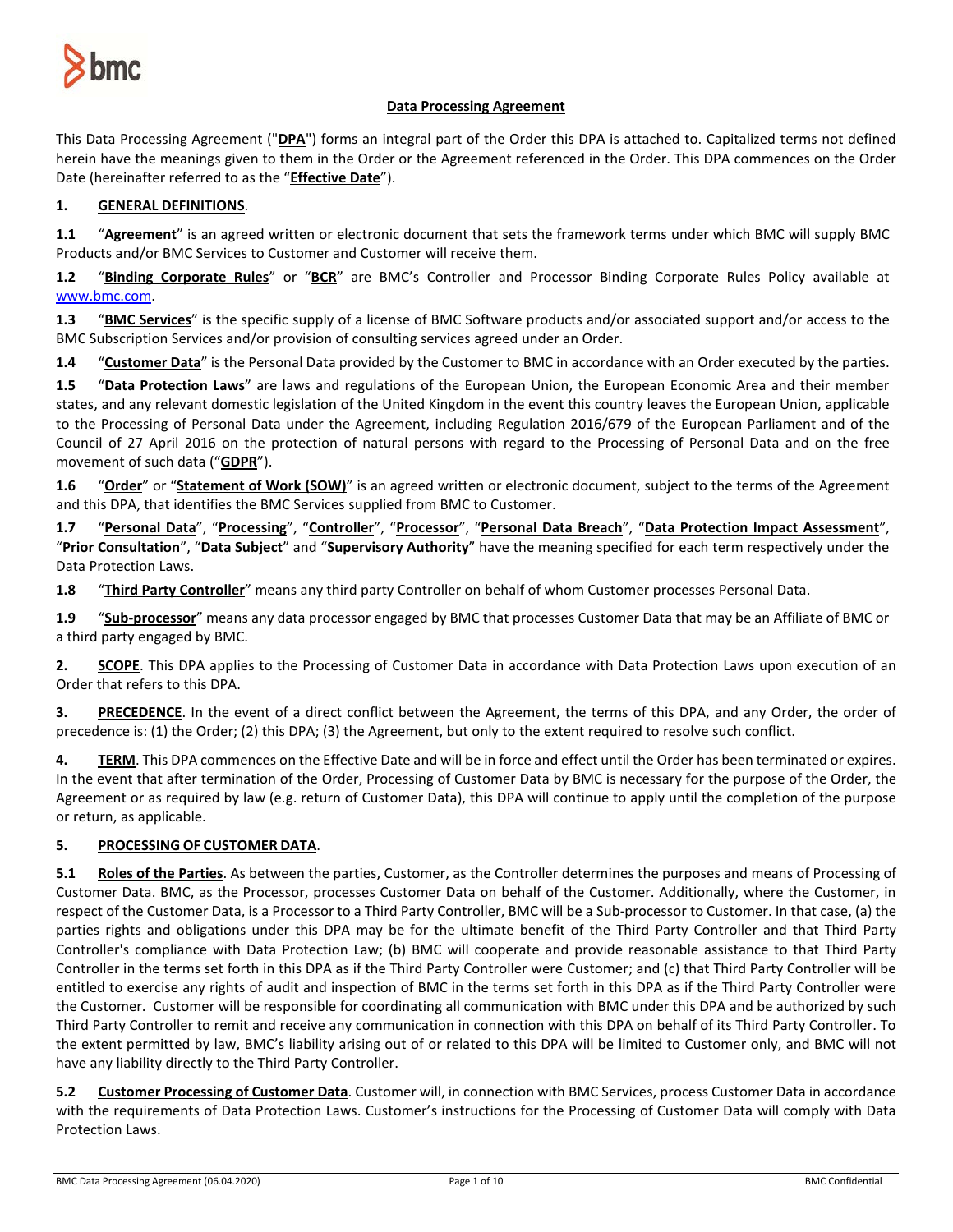

**5.3 BMC Processing of Customer Data**. BMC will only process Customer Data on behalf of and in accordance with Customer's documented instructions as set forth in this DPA. BMC will not process Customer Data except on Customer's instructions, unless required to do so by law. Customer instructs BMC to process Customer Data necessary for the exercise and performance of Customer's rights and obligations under the Agreement, the Order and this DPA respectively. Customer Data may be processed or used for another purpose only with the prior written consent of Customer. BMC will immediately inform Customer if, in BMC's opinion, an instruction from the Customer may infringe Data Protection Laws.

**5.4 Details of Processing.** BMC will process and use Customer Data for the purposes defined in Attachment 1 to this DPA and in accordance with Customer's instructions as set forth in the Agreement, the Order and this DPA. The subject-matter, duration, nature and purpose of the processing, the types of Customer Data and categories of Data Subjects processed under this DPA are further specified in Attachment 1 to this DPA.

**5.5 Records of Processing activities**. Customer and BMC will maintain records of Processing activities, in their respective roles of Controller and Processor. Parties will cooperate to fulfil the obligation to maintain such records. Any material change made by a party, requiring an update of the records of Processing activities maintained by the other party, will be notified to the other party within a reasonable time.

# **6. SUB-PROCESSING**.

**6.1 Sub-processor.** Customer acknowledges and agrees that BMC may engage its Affiliates or third parties as Sub-processors in connection with BMC Services, including access to Customer Data. A list of all Sub-processors (including BMC Affiliates and third party Sub-processor) as of the Effective Date of this DPA is provided in Attachment 2 to this DPA.

**6.2 Written contract.** Sub-processors will be obliged under a written contract (i) to comply with Data Protection Laws and (ii) to provide at least the same level of data protection as is required by this DPA, including the implementation of appropriate technical and organizational measures.

**6.3 Change of Sub-processors**. Any additions or replacements of Sub-processors will be notified to the Customer via email. Customer may oppose to BMC use of a new Sub-processor by notifying BMC in writing of its objective reasons to oppose within thirty (30) business days after receipt of BMC's notice. In the event Customer objects to a new Sub-processor, BMC will use reasonable efforts to make available to Customer a change in the BMC Services or recommend a commercially reasonable change to Customer's configuration or use of the BMC Services to avoid Processing of Customer Data by the objected-to new Sub-processor without unreasonably burdening the Customer. If BMC is unable to make available such change within a reasonable period of time, Customer may terminate the applicable Order(s) with respect only to those BMC Services which cannot be provided by BMC without the use of the objected-to new Sub-processor by providing written notice to BMC. BMC will refund Customer any prepaid fees covering the remainder of the Order term following the effective date of termination with respect to such terminated BMC Services, without imposing a penalty for such termination on Customer.

**6.4 Responsibility**. BMC will be liable for the performance of its Sub-processors to the same extent BMC would be liable if performing the BMC Services of each Sub-processor directly under the terms of this DPA.

**7. DATA SUBJECT REQUESTS**. In the event any of the parties receives a request from a Data Subject to exercise the Data Subject's right of access, right to rectification, restriction of Processing, erasure ("right to be forgotten"), data portability, object to the Processing, or its right not to be subject to an automated individual decision making ("**Data Subject request**"):

**7.1 Addressed to Customer**. To the extent Customer, in its use of the BMC Services, cannot address a Data Subject request, considering the nature of the Processing, BMC will provide commercially reasonable assistance upon Customer's written request by appropriate technical and organizational measures, insofar as this is possible, and to the extent BMC is legally permitted to do so, for the fulfilment of Customer's obligation to respond to a Data Subject request under Data Protection Laws.

**7.2 Addressed to BMC**. BMC will promptly notify Customer of a Data Subject request received in connection with BMC Services, to the extent legally permitted.

**8. DELETION AND RETURN**. Upon request by Customer made within thirty (30) days after the effective date of termination of the Order(s), BMC will either delete or return all the Customer Data to the Customer. After such thirty (30) day period, if BMC has not already done so, BMC will delete the Customer Data from the BMC Services, including copies, unless legally prohibited.

**9. TRANSFER OF CUSTOMER DATA TO THIRD COUNTRIES**. BMC will transfer Customer Data pursuant to the BCR as approved by the Supervisory Authority for (a) transfers outside of the European Union, the European Economic Area and/or their member states, Switzerland and the United Kingdom and (b) for Customer's that have contractually specified in an Order that Data Protection Laws apply. The BCR policy is incorporated into a BMC corporate wide policy, requiring all BMC Affiliates and their employees to comply with and respect the BCR policy which is governing the collection, use, access, storage and transfer of Customer Data among BMC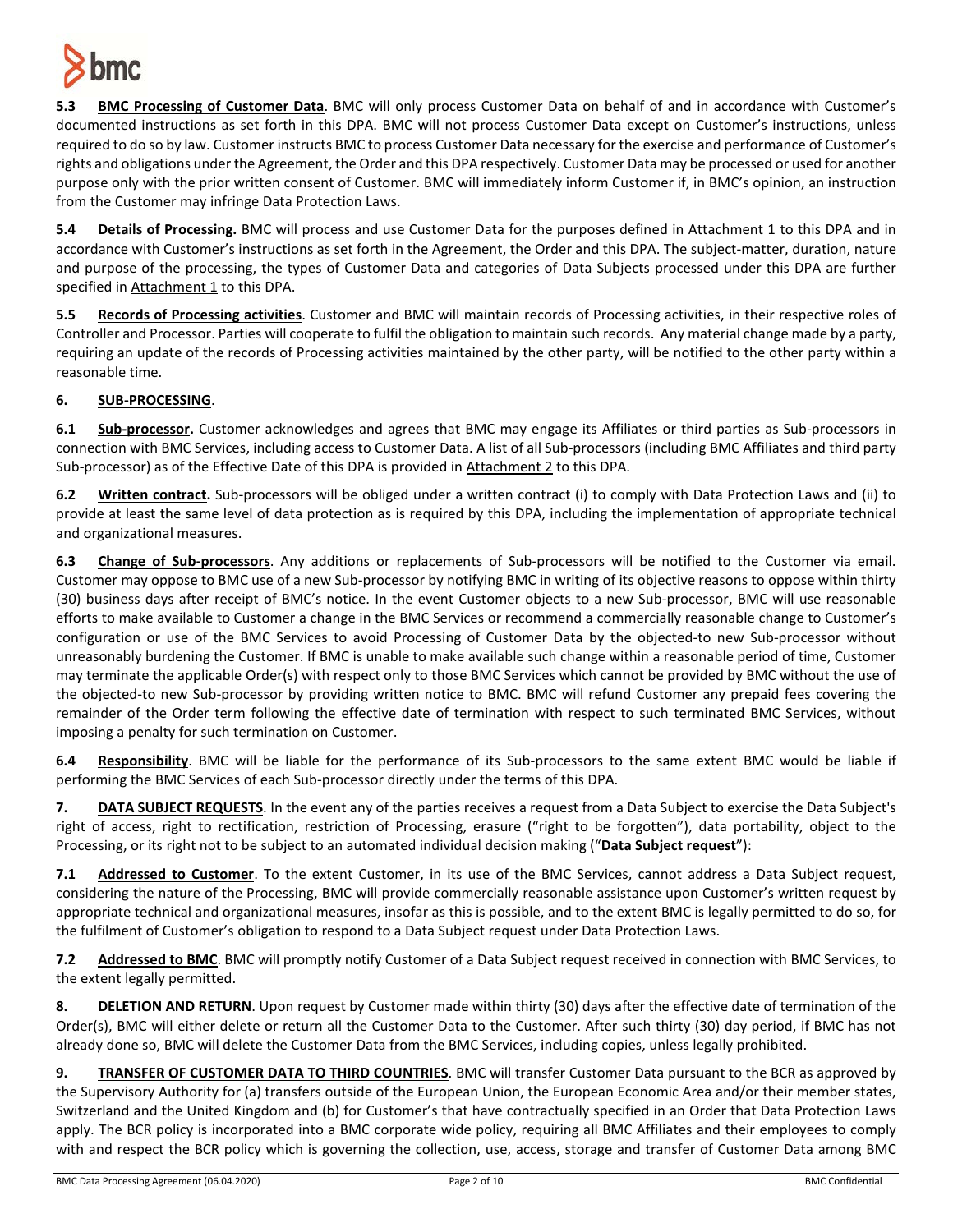

Affiliates and third party Sub-processors. BCR's are incorporated by reference and are an integral part of this DPA. Customer agrees that Customer Data may be processed by BMC Affiliates and third party Sub-processors provided that BMC, its Affiliates and its Subprocessors are and remain contractually bound by the BCR, or in the case of Sub-processors by the Sub-Processor's own BCR. BMC represents that its Affiliates and Sub-Processors are and will for the duration of this DPA remain contractually bound by and comply with the requirements of the BCR, or in the case of Sub-Processors by the Sub-Processor's own BCR.

## **10. SECURITY**.

**10.1 Confidentiality**. BMC will ensure that all personnel of BMC granted access to Customer Data have committed themselves to confidentiality by executing written confidentiality obligations to the extent legally necessary. The obligation to treat Customer Data pursuant to such confidentiality obligations will survive the termination of the employment. Customer Data may be made available only to personnel that require access to such Customer Data for the performance of BMC's contractual obligations towards Customer.

**10.2 Organizational and technical protection measures**. BMC will maintain appropriate organizational and technical protection measures, as set out in Attachment 3 to this DPA. BMC regularly monitors compliance with these measures. Upon Customer's request, BMC will provide Customer with reasonable cooperation and assistance to fulfil Customer's obligation under the GDPR, to implement and maintain appropriate organizational and technical protection measures, insofar as this obligation relates to the BMC Services in scope of this DPA.

## **11. SECURITY BREACH MANAGEMENT, NOTIFICATION AND COOPERATION WITH AUTHORITIES**.

**11.1 Customer Data Breach Notification to Customer**. BMC will notify Customer without undue delay after becoming aware of a breach of security leading to the accidental or unlawful destruction, loss, alteration, unauthorized disclosure of, or accessto, Customer Data processed by BMC and its Sub-processors. BMC will make reasonable efforts to identify the cause of such breach and take those steps as BMC deems necessary and reasonable in order to remediate the cause of such a breach to the extent the remediation is within BMC's reasonable control. Where, and in so far as it is possible, the notification will:

- (a) describe the nature of the Personal Data Breach including where possible, the categories and approximate number of Data Subjects concerned and the categories and approximate number of personal data records concerned;
- (b) communicate the name and contact details of the data protection officer or other contact point where more information can be obtained;
- (c) describe the likely consequences of the Personal Data Breach;
- (d) describe the measures taken or proposed to be taken to address the Personal Data Breach, including, where appropriate, measures to mitigate its possible adverse effects.

**11.2 Customer Data Breach Notification to the Supervisory Authority and the Data Subject.** Upon Customer's request, BMC will provide Customer with reasonable cooperation and assistance to fulfil Customer's obligation under the GDPR to notify a Customer Data Breach to the Supervisory Authority and to communicate on a Customer Data Breach to the Data Subject, insofar as this obligation relates to the BMC Services in scope of this DPA.

**11.3 Cooperation with Supervisory Authorities.** Customer and BMC will cooperate with competent Supervisory Authorities as required by the GDPR. If a party is subject to investigative or corrective powers of a Supervisory Authority, this party will inform the other party without undue delay, insofar as it relates to the data Processing covered by this DPA. Parties will provide reasonable assistance to each other to fulfil obligations to cooperate with Supervisory Authorities.

## **12. AUDIT AND IMPACT ASSESSMENTS**.

**12.1 Data Protection Impact Assessment and Prior Consultation.** Upon Customer's request, BMC will provide Customer with reasonable cooperation and assistance to fulfil Customer's obligation under the GDPR to carry out a Data Protection Impact Assessment related to Customer's use of the BMC Services, to the extent Customer does not otherwise have access to the relevant information, and to the extent such information is available to BMC. BMC will provide reasonable assistance to Customer in the cooperation or Prior Consultation with the Supervisory Authority in the performance of its tasks.

**12.2 Audit**. Upon request by Customer, BMC will make available to Customer all relevant information necessary to demonstrate compliance with this DPA, and will allow for and contribute to audits, including inspections, by Customer or an auditor mandated by Customer in relation to the Processing of the Customer Data by BMC and its Sub-processors. Customer will give notice of any audit or inspection to be conducted and will make reasonable endeavors to avoid causing any damage or disruption to BMC premises, equipment and business while its personnel are on those premises in the course of such an audit or inspection. Any audit will be carried out on reasonable prior written notice of no less than thirty (30) days, and will not be carried out more than once a year. Access to BMC premises for the purposes of such an audit or inspection is subject to: (a) the production of reasonable evidence of identity and authority by the auditors; (b) normal business hours; (c) audit personnel have committed themselves to confidentiality by executing written confidentiality obligations; and (d) access only to information that is strictly relevant to the BMC Services being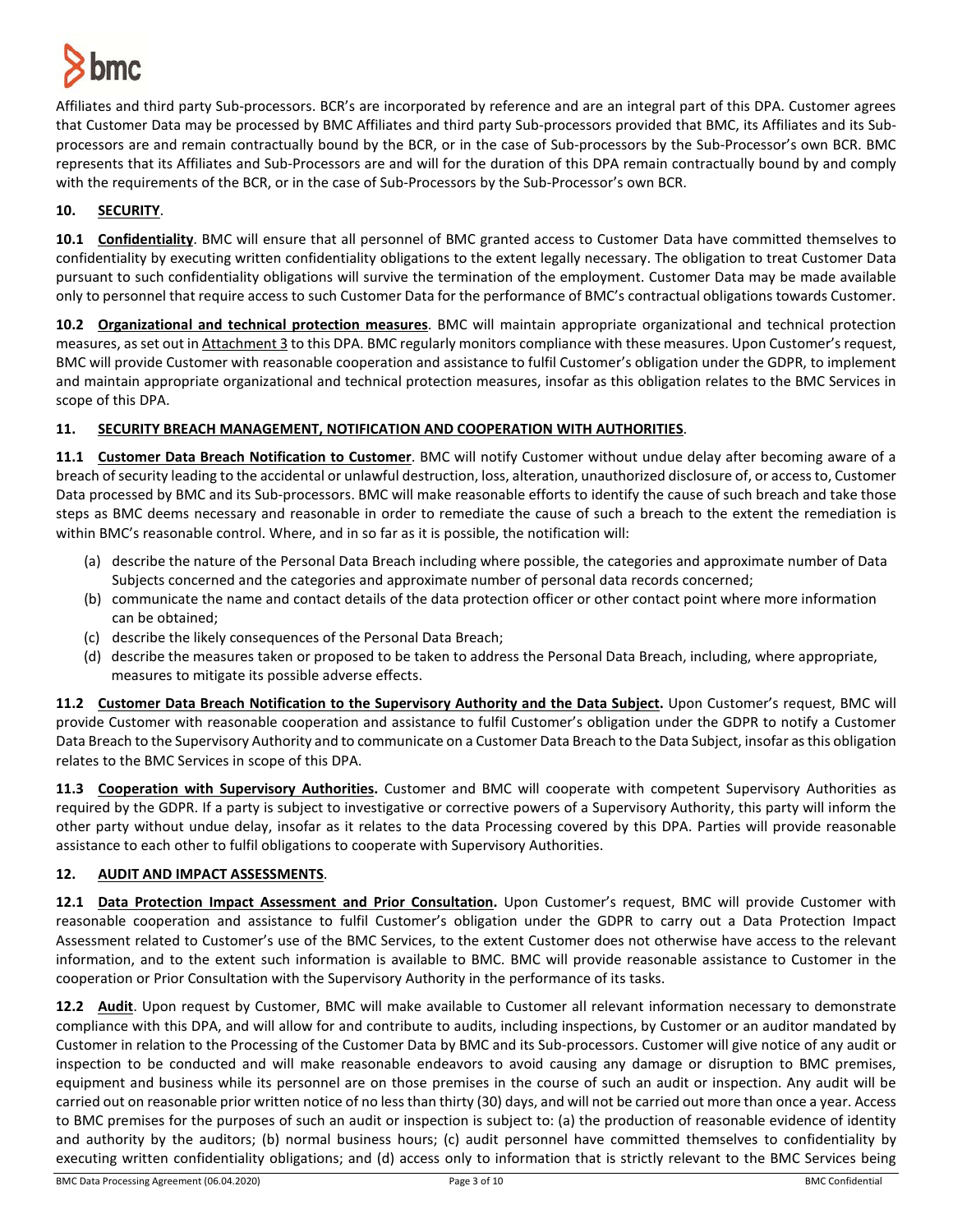

provided to Customer, which excludes any information relating to the provision of BMC Services to other Customers. In addition to the aforementioned requirements, direct security and penetration tests require express prior written authorization from BMC and compliance with the then current BMC penetration tests policy.

**13. LIMITATION OF LIABILITY**. Each party's liability, taken together in the aggregate, arising out of or related to this DPA, whether in contract, tort or under any other theory of liability, is exclusively subject to terms and conditions contained in the Agreement.

**14. NOTICES.** Notices under this DPA will be provided in writing to BMC via the following email address: privacy@bmc.com.

| ATTACHMENTS INCORPORATED INTO THIS DPA                          |  |  |
|-----------------------------------------------------------------|--|--|
| Attachment 1 – Details of Customer Data processing              |  |  |
| Attachment 2 – List of Sub-processors                           |  |  |
| Attachment 3 - Organizational and technical protection measures |  |  |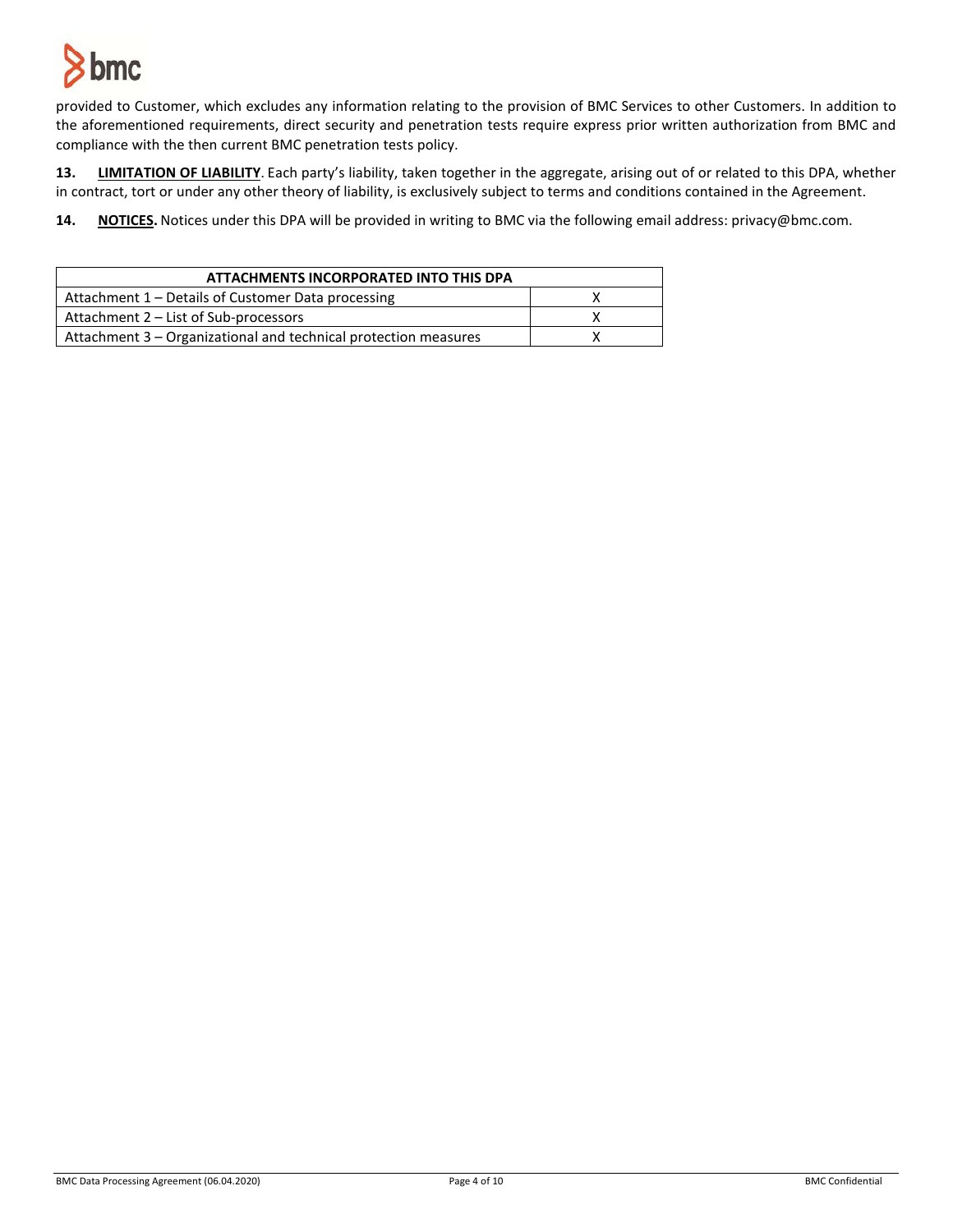

## **Attachment 1 - Details of Customer Data processing**

### **1. Extent, subject-matter, nature and purpose of intended processing of Customer Data**

As set forth in the Agreement, BMC will process Customer Data necessary for the exercise and performance of Customer's rights and obligations under the Agreement, the Order and this DPA.

Additionally, as set forth in the DPA, BMC will not disclose Customer Data except as expressly permitted in writing by Customer or where required by law, in which case, to the extent legally permitted, BMC will provide Customer with prior notice of any such compelled disclosure.

## **2. Duration of processing**

The duration of Personal Data processing is the duration of the Order.

#### **3. Categories of Customer Data and concerned Data Subjects**

#### **(a) Data Subjects**

**The extent of Customer data processed by BMC is determined and controlled by Customer in its sole discretion. It may include, but is not limited to Personal Data relating to the following categories of data subjects:**

- Prospects, customers, business partners and vendors of Customer
- Customer's personnel, including Employees, agents and contractors
- Customer's Users authorized by Customer to use BMC Services

#### **(b) Categories of Personal Data**

**The extent of Customer data processed by BMC is determined and controlled by Customer in its sole discretion. It will include Personal Data relating to the following categories of Personal Data:**

- Contact details, such as name, professional phone number, professional email address, professional office address, title, degree, date of birth.
- Product usage data, such as media used, file type used, file size, usage and status and information related to BMC Products such as location, language, software version, data sharing choices and update details.
- Connection data, such as number of times customer contact has engaged our Support center, duration of the engagement, means by which customer contacted BMC (by email, videoconference, Support center, etc.), region, language, time zone, localization.
- Device data, such as information about Computers, and/or devices such as operating system, amount of memory, region, language, time zone, model number, first start date, age of Computer and/or device, device manufacture date, browser version, computer manufacturer, connection port, device identifiers and additional technical information that varies by Product.
- Other Personal Data provided by a Data Subject when she/he interacts, online or by phone, or mail with the Support centers, help desks and other customer support channels to facilitate delivery of BMC Services and to respond to Customer or Data Subject inquiries.
- Any other Personal Data Customer or Customer's Users submit, send or store via BMC Subscription Services.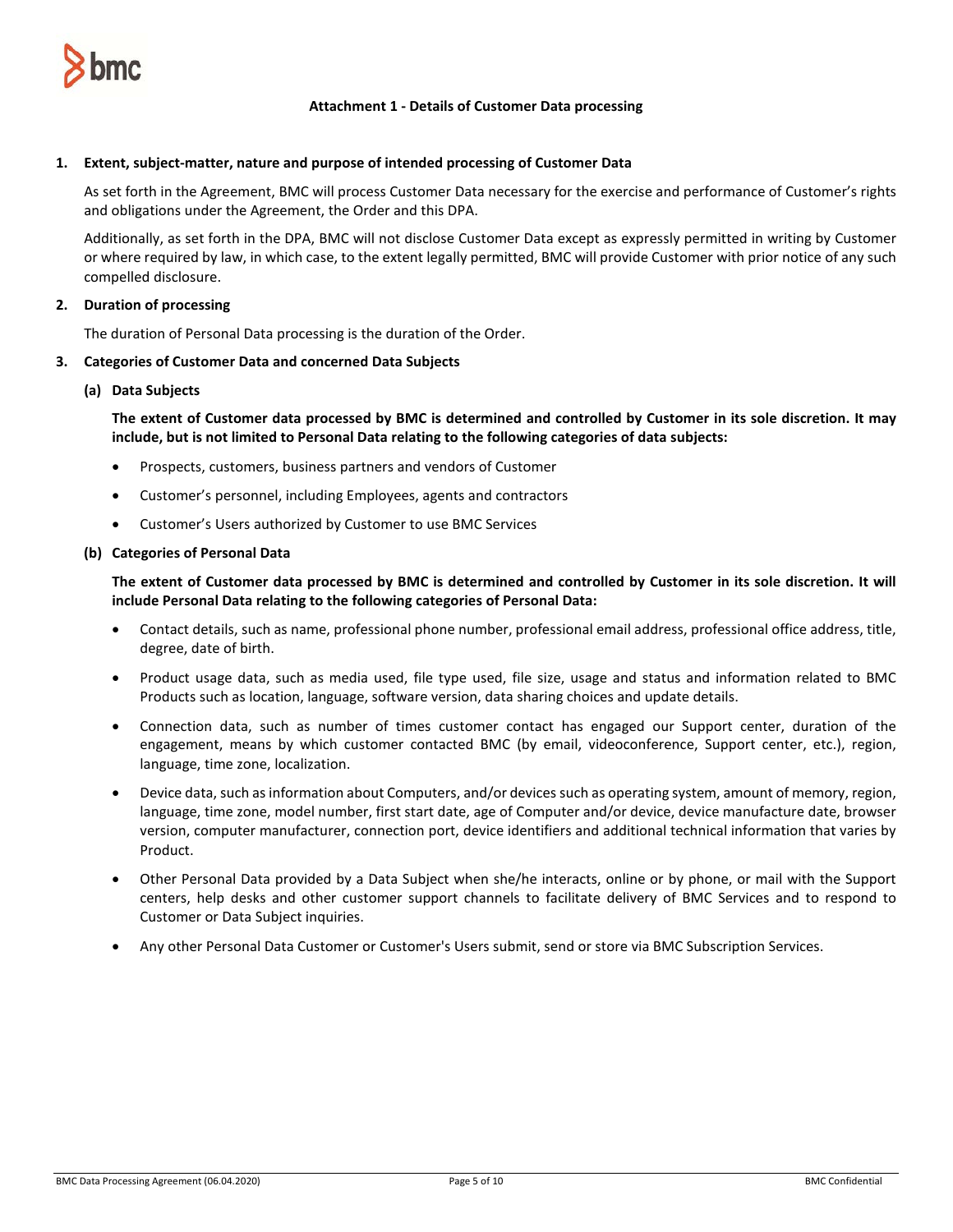

## **Attachment 2 - List of Sub-processors**

| <b>Entity Name</b>                                                                                                                                               | Entity<br><b>Type</b> | Country/<br><b>Region</b> |  |
|------------------------------------------------------------------------------------------------------------------------------------------------------------------|-----------------------|---------------------------|--|
| <b>BMC Affiliates</b>                                                                                                                                            |                       |                           |  |
| BMC Entities within European Economic Area (EEA) part of BMC's BCRs - please see link<br>https://www.bmc.com/legal/data-privacy-binding-corporate-rules.html#A-1 | Affiliate             | EEA                       |  |
| BMC Entities Non-EEA part of BMC's BCRs – please see link https://www.bmc.com/legal/data-<br>privacy-binding-corporate-rules.html#A-2                            | Affiliate             | Non-FFA                   |  |
| Additional third-party entities may be called out on Orders                                                                                                      |                       |                           |  |

Note: The links above provide the name of BMC current Affiliates. Any additions or replacements will be notified in accordance with Section 6.3 of this DPA. The link does not contain any other terms or conditions.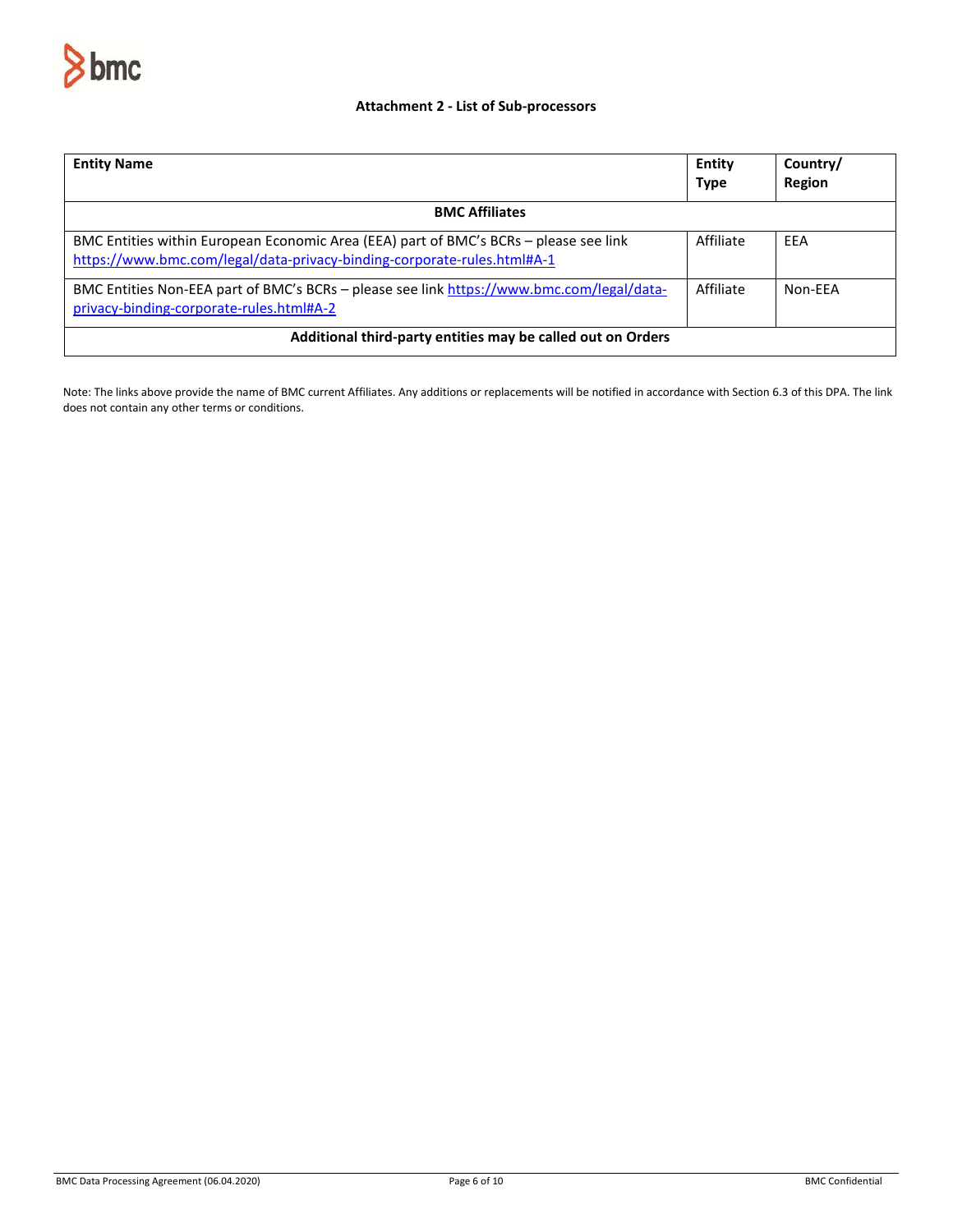

**Attachment 3 - Organizational and technical protection measures**

### **A. GENERAL ORGANIZATIONAL AND TECHNICAL MEASURES**

**To the extent Customer elects to provide Customer Data to BMC in accordance with the relevant Order, the Agreement and this DPA, the following organizational and protection measures apply.** 

- **1. Access control to premises, facilities and assets to prevent unauthorized persons from gaining access to data processing systems for processing or using Customer Data. BMC has deployed the following measures to control access to systems and data:**
	- BMC has an identity management system fully integrated with BMC human resources system providing full lifecycle management for BMC Users Accounts and access to data.
	- Accounts and access are revoked immediately upon termination of employment of such BMC user account, including disconnection of active remote access sessions.
	- BMC User Accounts are generated on a per-individual basis and not shared.
	- For BMC Support, access to Support Managed File Transfer Facility ("MFT") service is restricted to authorized personnel only, which is limited to BMC Support and the customer.
	- For BMC Support, BMC's Support MFT service is deployed in physically redundant, geographically diverse locations.
	- For BMC Consulting Services, access to BMC endpoints is restricted to authorized personnel only which is limited to BMC Support Services and BMC Consulting Services organizations.
	- BMC's data centers are with industry recognized tiered providers, with:
		- o Multiple certifications that may include: SSAE 16 (SOC I type II), PCI DSS (sec 9 & 12), ISO 27001, NIST
		- o 24 hour security
		- o Restricted, multifactor access

## **2. Access control to systems to prevent data processing systems from being used without authorization.**

BMC has deployed the following measures to provide a secured access to systems:

- BMC user accounts are required in order to access BMC systems. Access is restricted to authorized Support personnel, and the assigned system owner.
- **3. Access control to ensure that persons entitled to use a data processing system have access only to the data to which they have a right of access, and that Customer Data cannot be read, copied, modified or removed without authorization in the course of processing or use and after storage.**
	- BMC maintains a confidential information protection policy that outlines data handling practices based on classification for which all BMC employees must comply.
	- BMC user accounts are required to access BMC systems, and are restricted to authorized Support personnel and the assigned system owner.

### **B. ORGANIZATIONAL AND TECHNICAL MEASURES APPLYING ONLY TO SUPPORT**

- **1. Disclosure control to ensure that Customer Data cannot be read, copied, altered, or removed without authorization during electronic transfer or transfer or transport or while being recorded onto data storage media, and that it is possible to check and establish to which parties Customer Data are to be transferred by means of data transmission facilities.** 
	- BMC has deployed security measures to ensure that Customer Data is fully encrypted, using AES 256, in transport as it moves from the Customer site to Support MFT system.
	- Customer communication to the Support MFT system requires the use of an encrypted transmission channel using Secure File Transfer Protocol (SFTP).
	- BMC utilizes AES-256 encryption on disk, to ensure that data at rest on the Support MFT system cannot be read without authorization.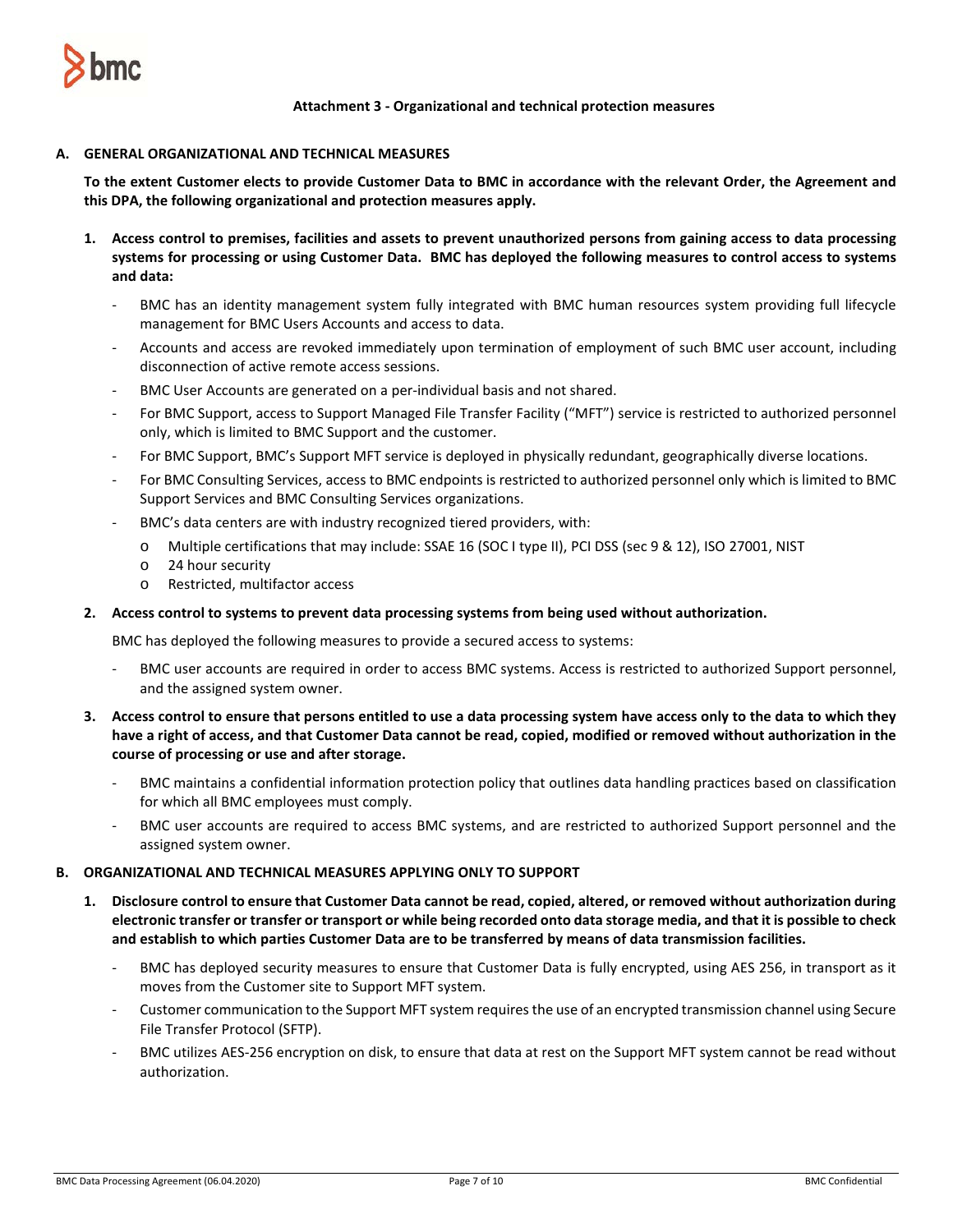

- **2. Input control to ensure that it is possible to after-the-fact check and establish whether Customer Data has been entered into, altered, or removed from data processing systems, and if so, by whom.** 
	- BMC has implemented controlled and secured logging procedures applicable to the Support MFT systems where the Customer Data potentially resides.
	- Logging provides full accountability for actions taken against Customer Data. Logs are retained for a period of at least a consecutive six (6) months.
- **3. Job control to ensure that Customer Data processed on behalf of others are processed strictly in compliance with the data controller's instructions.** 
	- In the event Customer provides Customer Data for Support purposes, the Support MFT system provides automatic scanning of the stored data to attempt to detect data such as bank account and credit card numbers that BMC does not want/need to receive.
	- If BMC detects data it does not want/need to receive, both the Customer and BMC Support personnel are alerted so special handling or deletion procedures can be taken if needed.
- **4. Availability control to ensure that Customer Data are protected against accidental destruction or loss.** 
	- BMC has a 24/7 network and security operations centers (NOC/SOC) to respond to network and security related incidents and provide continuous monitoring of our systems.
	- BMC has a variety of security tools implemented to protect its environment and data entrusted to it, including but not limited to, intrusion prevention services(IPS), anti-virus, application heuristic analysis (sandboxing), endpoint encryption, security information and event management (SIEM), rogue system detection (RSD), and web content filtering.
	- BMC maintains a formal incident response and cyber crisis plan that includes standard actions and engagement for incident handling that includes notification to the Customer and authorities.

## **C. ORGANIZATIONAL AND TECHNICAL MEASURES APPLYING ONLY TO SUBSCRIPTION SERVICES**

**1. Access control to premises and facilities to prevent unauthorized persons from gaining access to data processing systems for processing or using Personal Data.**

In data centers, the following measures are deployed to protect and control secured access to data center facilities:

- Access to production and disaster recovery data centers is securely controlled and monitored by industry standard layers of security.
- No entry to data center sites without approved change control, photo ID card and security center clearance.

## **2. Access control to systems to prevent data processing systems from being used without authorization.**

The following controls are implemented:

- Unique User identifiers (User IDs) to ensure that activities can be attributed to the responsible individual.
- User passwords are stored using a one-way hashing algorithm and are never transmitted unencrypted.
- Access to the Services require a valid User ID and password combination, which are encrypted via current industry encryption standards while in transmission. Following a successful authentication, a random session ID is generated and stored in the User's browser to preserve and track session state.
- Controls to ensure generated initial passwords must be reset on first use.
- Controls to revoke access after several consecutive failed login attempts.
- Controls on the number of invalid login requests before locking out a User.
- Controls to force a User password to expire after a period of use.
- Controls to terminate a User session after a period of inactivity.
- Password history controls to limit password reuse.
- Password length controls
- Password complexity requirement.
- Verification question before resetting password.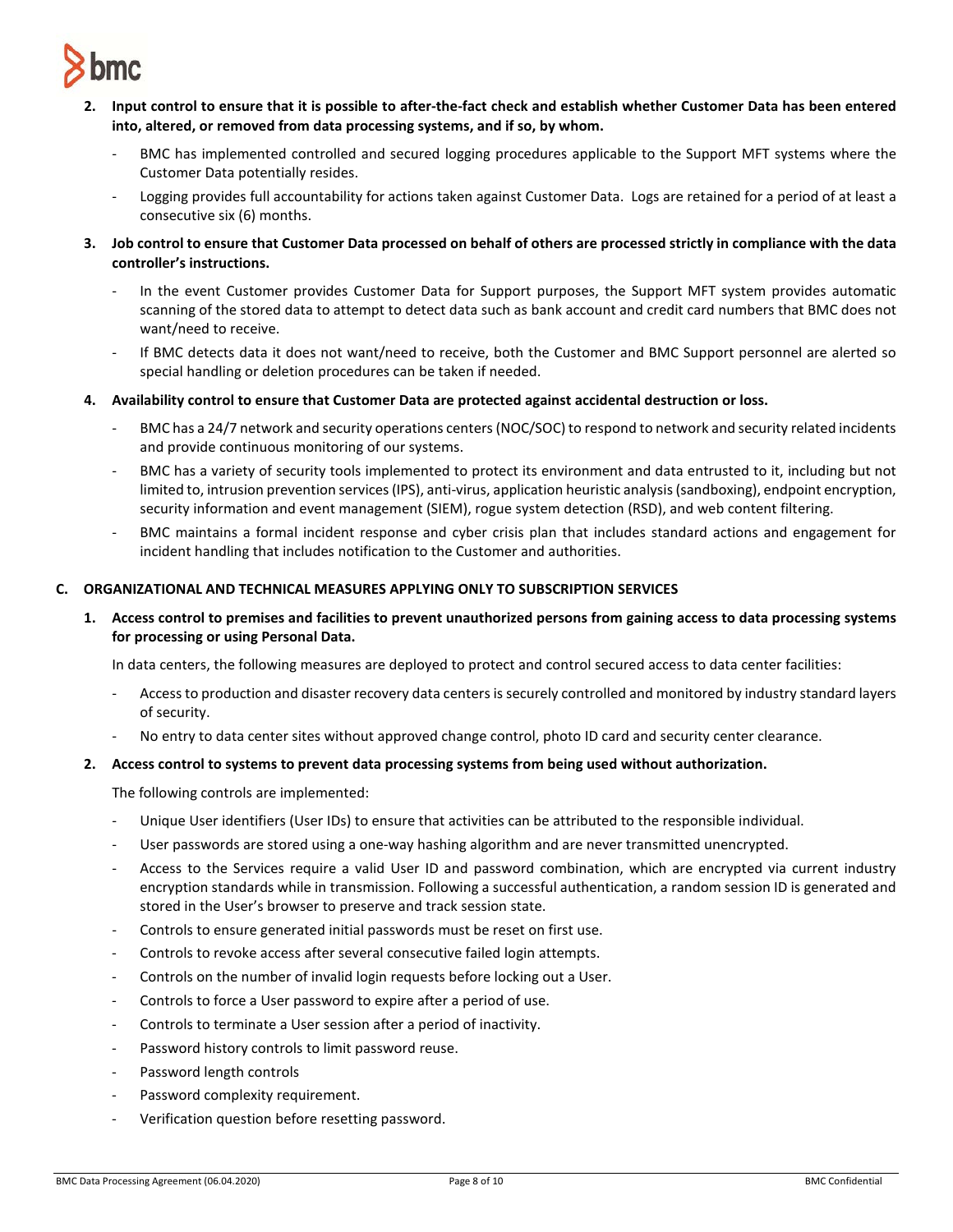

- **3. Access control to data to ensure that persons authorized to use a data processing system have access only to the data to which they have a right of access, and that Personal Data cannot be read, copied, modified or removed without authorization in the course of processing or use and after storage.**
- **4. Disclosure control to ensure that Personal Data cannot be read, copied, altered, or removed without authorization during electronic transfer or transfer or transport or while being recorded onto data storage media, and that it is possible to check and establish to which parties Personal Data are to be transferred by means of data transmission facilities.**

Security measures are employed to ensure that Personal Data is fully encrypted during transmission between Customer's network and the XaaS services data centers.

Customer communication to any XaaS services data center requires the use of an encrypted transmission channel, including at least HyperText Transfer Protocol Secure (HTTPS) and Transport Layer Security (TLS). Additional encrypted transmission channels may also include but are not limited to, Secure File Transfer Protocol (SFTP) and Internet Protocol Security Virtual Private Network (IPSec VPN).

**5. Input control to ensure that it is possible to after-the-fact check and establish whether Personal Data has been entered into, altered, or removed from data processing systems, and if so, by whom.**

Controlled and secured logging procedures may be employed on XaaS services systems where the Personal Data resides. Logging provides full accountability for actions taken against Personal Data and by whom within the XaaS Services organization.

**6. Job control to ensure that personal data processed on behalf of others are processed strictly in compliance with the Data Controller's instructions.**

As set forth in the DPA, BMC and its Sub-processor will process Personal Data in accordance with Customer's lawful and explicit instructions, including to provide the Services as set forth in the Agreement and as instructed by Users in their use of the Services.

**7. Availability control to ensure that Personal Data are protected against accidental destruction or loss.**

BMC has a variety of security tools implemented to protect its environment and data entrusted to it, including but not limited to, intrusion prevention services (IPS), anti-virus, application heuristic analysis (sandboxing), endpoint encryption, security information and event management (SIEM), rogue system detection (RSD), and web content filtering.

BMC maintains a formal incident response and cyber crisis plan that includes standard actions and engagement for incident handling that includes notification to the customer and authorities.

- Disaster recovery. BMC or its Sub-processor may utilize disaster recovery facilities that may be geographically remote from primary data centers, along with required hardware, software, and Internet connectivity, in the event BMC's Subprocessor production facilities at the primary data center were to be rendered unavailable. BMC's Sub-processor has disaster recovery plans in place and tests them at least once per year.
- Viruses. The Services will not introduce any viruses to Customers systems; however, the Services do not scan for viruses that could be included in attachments or other Customer Data uploaded into the Services by Customer. Any such uploaded attachments will not be executed in the Services and therefore will not damage or compromise the Services.
- **8. Segregation control to ensure that data collected for different purposes can be processed separately.** 
	- Permissions and access control lists within BMC Subscription Services environment allow logically segregated processing of personal data;
	- Access control within the BMC Subscription Services environment is restricted and isolated so usage activities for one BMC customer cannot be viewed or accessed by another BMC customer.

### **D. ORGANIZATIONAL AND TECHNICAL MEASURES APPLYING ONLY TO CONSULTING SERVICES**

- **1. Disclosure control to ensure that Customer Data cannot be read, copied, altered, or removed without authorization during electronic transfer or transfer or transport or while being recorded onto data storage media.**
	- BMC has deployed security measures to ensure that BMC Consulting Services computing systems (the PS laptops) are fully encrypted, using AES 256.
		- BMC Consulting Services consultants utilize secure transmission methods for data transfer to/ from customer, such as SFTP.